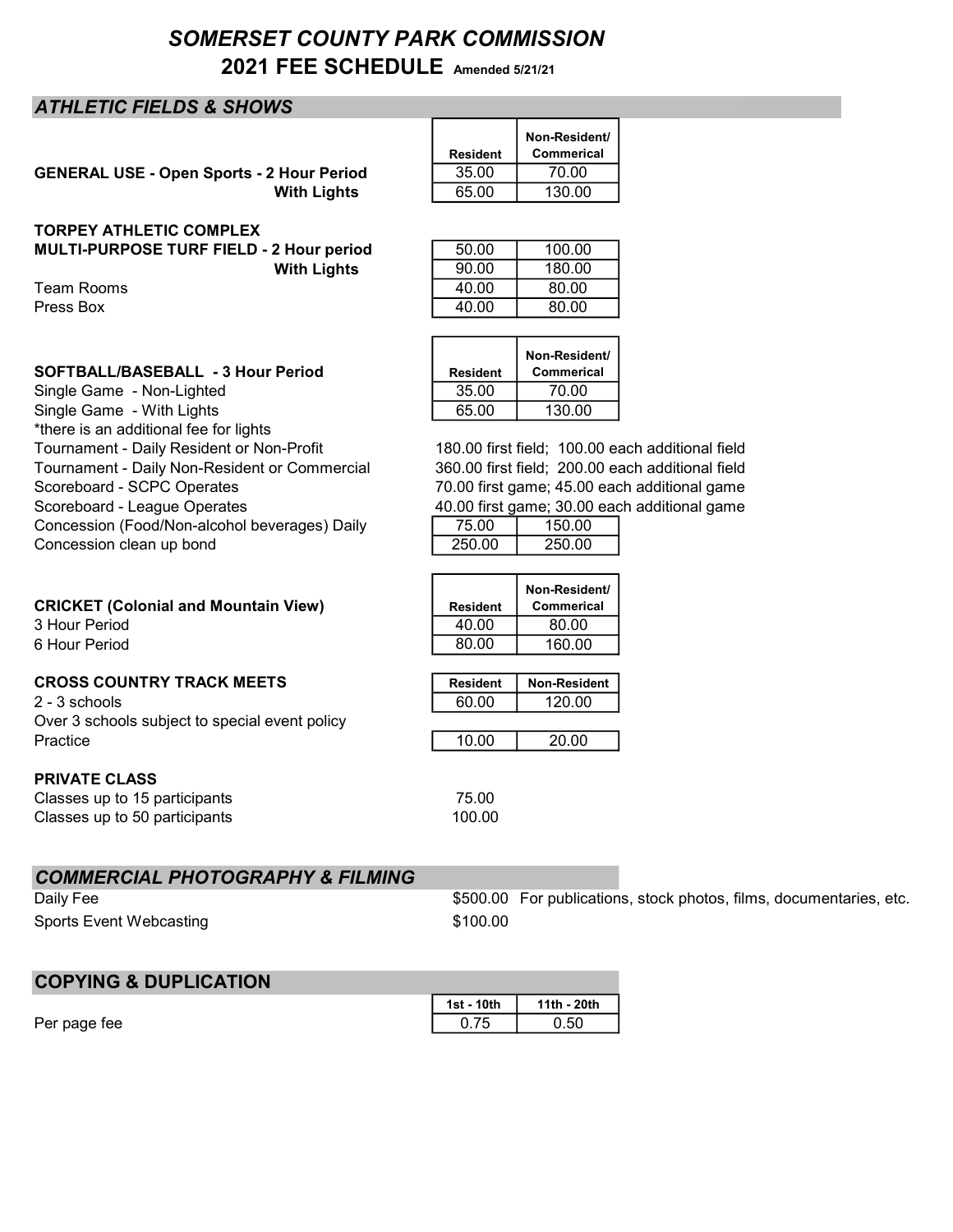# DOG SHOWS & CLASSES

## CLASSES

Less than 10 Dogs More than 10 Dogs

| No Charge                 |  |
|---------------------------|--|
| 40.00 per two hour period |  |

| <b>SHOWS</b>                                                                                         | <b>Match</b>     | <b>AKC Register</b> |
|------------------------------------------------------------------------------------------------------|------------------|---------------------|
| $Size = 50$ Dogs or less                                                                             | 95.00            | 95.00               |
| $Size = 51 - 100$ Dogs                                                                               | 155.00           | 260.00              |
| Size = 101 - 200 Dogs                                                                                | 235.00           | 390.00              |
| Size = 201 - 300 Dogs                                                                                | 350.00           | 585.00              |
| $Size = 300 - 500$ Dogs                                                                              | 460.00           | 780.00              |
| Size More than 500 Dogs                                                                              | 625.00           | 1,040.00            |
| <b>CONCESSIONS (First 10 included in Permit Fee)</b><br>11-20 Vendors<br>Over 21 Vendors             | 300.00<br>600.00 |                     |
| <b>PRE-EVENT/POST-EVENT FEE</b>                                                                      | 40.00            |                     |
| <b>EVENT CLEAN UP/EQUIPMENT REMOVAL BOND</b><br>$Q_{\text{max}} = 1$ and the set of $Q_{\text{max}}$ | ra aa            |                     |

## $Size = Less than 100 Dogs$  50.00 Size = 101 - 200 Dogs 100.00<br>Size = 201 - 500 Dogs 100.00 Size = 201 - 500 Dogs 400.00<br>Size = 501 - 1000 Dogs 800.00  $Size = 501 - 1000$  Dogs 800.00  $Size = Over 1000 Dogs$   $1,000.00$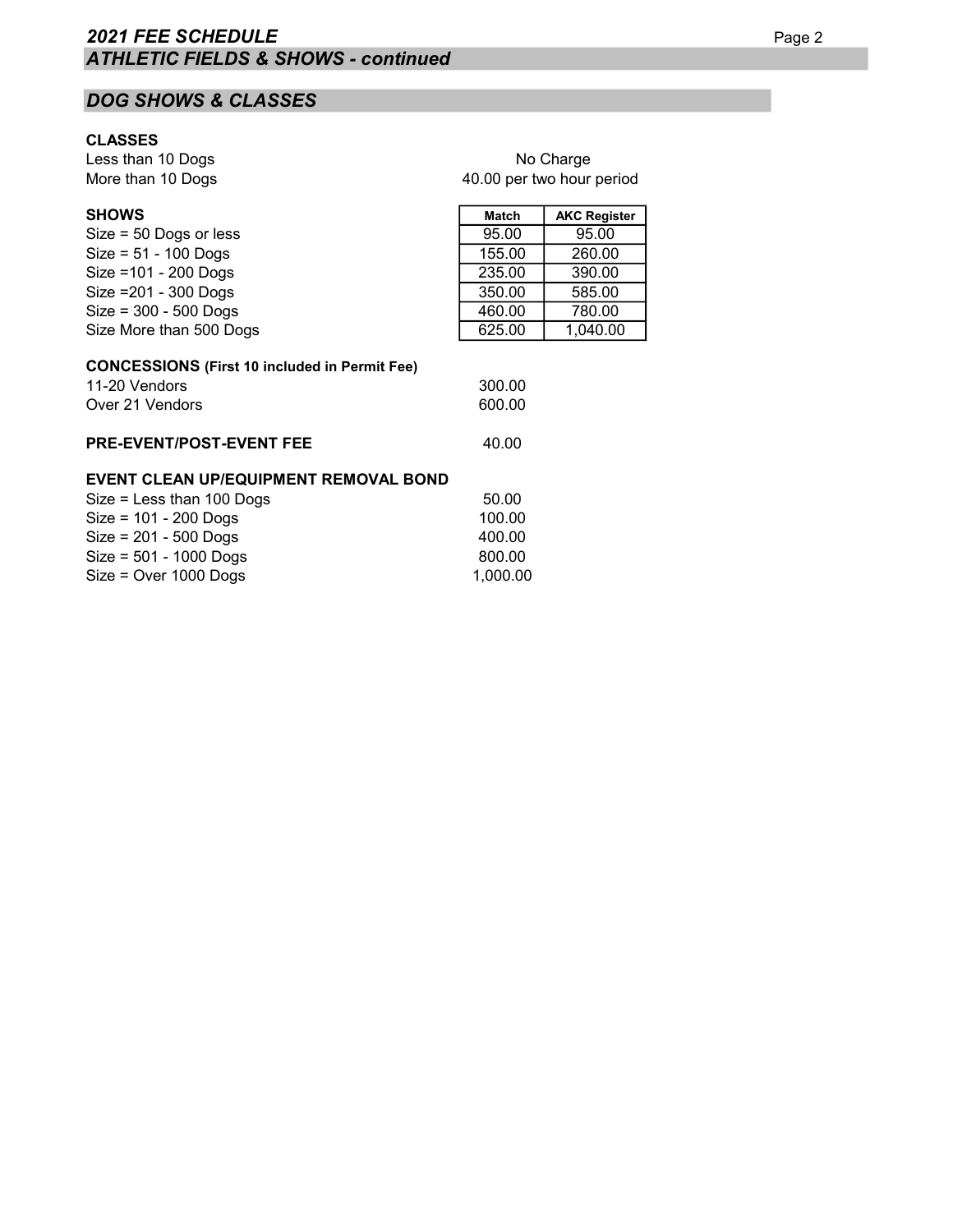## **2021 FEE SCHEDULE** Page 3 ENVIRONMENTAL SCIENCE

#### TRIP FEES Student/SR. Adult Virtual

### WATERCRAFT PROGRAMS

Introduction Canoe Workshop Introduction Kayak Workshop Short Paddling Trip; 2 - 4 hours Medium Paddling Trip; 4 - 8 hours Long Paddling Trips; 9 - 12 hours CAMPING PROGRAMS

#### **LONG DISTANCE MULTI-DAY TRIP Educational Time**

| WATERCRAFT PROGRAMS                       |                | All Ange       |                       |
|-------------------------------------------|----------------|----------------|-----------------------|
| COURSE FEES - hourly rate, plus materials | 6.00           | 7.00           | 5.00 per<br>household |
| Half-Dav<br>Full Day                      | 20.00<br>30.00 | 25.00<br>40.00 |                       |
|                                           |                |                |                       |

| All Ages |  |
|----------|--|
| 14.00    |  |
| 25.00    |  |
| 30.00    |  |
| 60.00    |  |
| 75.00    |  |
| 65.00    |  |

| Student/SR.  | Adult        |
|--------------|--------------|
| $5.00/h$ our | $6.00/h$ our |

In-County | Non-County

**Virtual** In-County

5.00/hr per household

Virtual Non-County

5.00/hr per household

|  | SCHOOL & GROUP PROGRAMS |
|--|-------------------------|
|  |                         |

Visiting Schools - SCPC Parks, One program title  $\begin{array}{|l|l|}\n\hline\n100.00 & 175.00 \\
\hline\n\end{array}$  - Visiting Schools - SCPC Parks, Two program titles  $\begin{array}{|l|l|}\n\hline\n165.00 & 290.00 \\
\hline\n\end{array}$ Visiting Schools - SCPC Parks, Two program titles  $\begin{array}{|l|c|c|c|c|c|c|c|c|}\n\hline\n\text{Schools - At school per program title - First Hour} & \text{125.00} & \text{225.00} & - & - & - & -\n\hline\n\end{array}$ Schools - At school per program title - First Hour 125.00 225.00 - - Schools - At school per program title - Add. Hour 50.00 75.00 - - Virtual Program w/live Naturalist component  $\vert$  -  $\vert$  -  $\vert$  -  $\vert$  50.00  $\vert$  70.00 Virtual Program pre-recorded and the state of the state of the state of the state of the state of the state of the state of the state of the state of the state of the state of the state of the state of the state of the sta Virtual Q/A or interview w/a Naturalist (max-time 15mins<br>
Home Schools (one time program)  $\begin{array}{|l|l|l|}\n\hline\n50.00 & 75.00 & 25.00 & 40.00\n\end{array}$ Home Schools (one time program)  $\begin{array}{|c|c|c|c|c|c|c|c|c|} \hline 50.00 & 75.00 & 25.00 & 40.00 \\ \hline \end{array}$ 

Home Schools (recurring series programs) 6.00/hour

Scout/Community Group (Up to 15 people) 35.00 50.00 15.00 25.00 Scout/Community Group (16+ people; add/person) 2.00  $\vert$  3.00 Virtual Programs for Senior Centers and Libraries | The Collection Center | S5.00

Two hours - Maximum of 12 people 175.00 250.00

### EDUCATOR WORKSHOPS

In-Service Training (maximum 25 teachers) 350.00 Off-Site Workshop/Consultation - Up to 15 people 60.00 Off-Site Workshop/Consultation - Over 15 people 5.00 each School Yard Habitat Workshop

#### HALLOWEEN WALK ADVANCE TICKET SALES

#### AWESIM KIDS & ECO-EXPLORERS

Nine (9) Day Session 648.00 Two (2) Week Session 720.00 Extended Hours Option

GROUNDS PERMIT

Classes up to 15 participants 60.00 Additional participant, exceeding 15

#### COUNTY CAPER TRAIL SCRAMBLE

ECO-EXPLORERS ONE WEEK SESSION ECO-EXPLORERS SPRING BREAK SESSION COYOTE KIDS ONE WEEK SESSION

BIRTHDAY PARTY **Resident I Resident I Non-Resident** 

25.00 per person

per student

6.00 per person

8.50 per person

3.00 per person

 10.00 per person 20.00 per team

 187.00 per person 125.00 per person 360.00 per person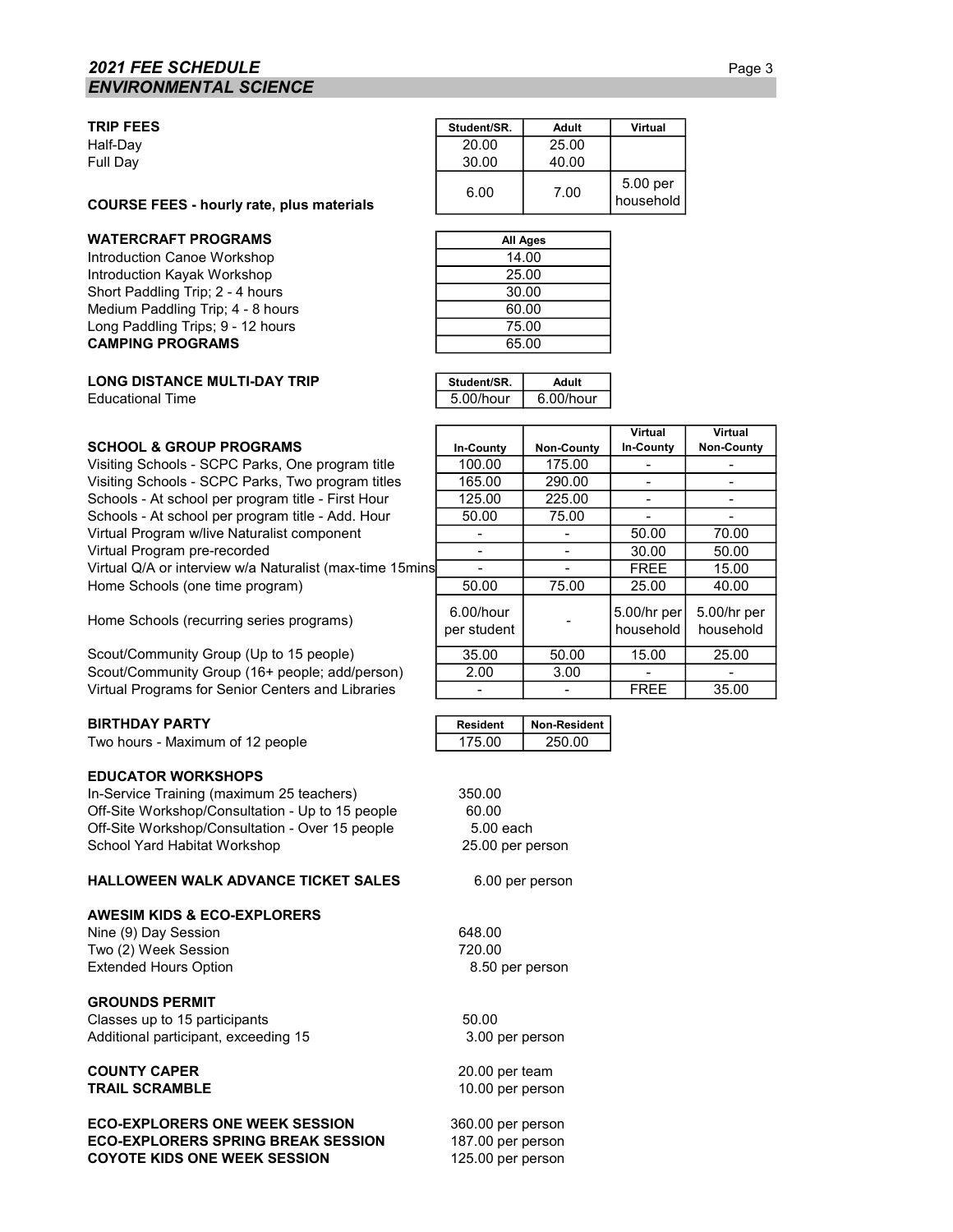# FLYING FIELD

|                          | County Youth   County Adult   Non-Resident |       |       |  |
|--------------------------|--------------------------------------------|-------|-------|--|
| <b>ANNUAL USE PERMIT</b> | 15.00                                      | 30.00 | 50.00 |  |

# **GARDENS**

|                                                                                                                                                                                                    | In County                                                                   | <b>Out of County</b>            |  |
|----------------------------------------------------------------------------------------------------------------------------------------------------------------------------------------------------|-----------------------------------------------------------------------------|---------------------------------|--|
| <b>SPEAKING FEES - EDUCATIONAL</b>                                                                                                                                                                 | 75.00                                                                       | 100.00                          |  |
| <b>TOURS - Colonial Park &amp; Buck Gardens</b><br>Garden Tour - Group of 15 or less<br>Garden Tour - Group of 16 or more                                                                          | 90.00                                                                       | 7.00 per person                 |  |
| <b>PHOTOGRAPHY &amp; WEDDING CEREMONIES</b><br>Wedding Ceremony (Buck Garden, excluded)<br><b>Wedding Photography</b><br><b>Wedding Photography - Natirar</b><br>Professional Photography / Family | 150.00 per hour/garden<br>150.00 per hour/garden<br>95.00 per hour<br>75.00 |                                 |  |
| <b>WORKSHOP/FIELD STUDY PROGRAMS</b>                                                                                                                                                               | 15.00                                                                       |                                 |  |
| <b>GROUNDS PERMIT</b><br>Classes up to 15 participants<br>Additional participant, exceeding 15                                                                                                     | 75.00                                                                       | 3.00 per person                 |  |
| <b>LEONARD J. BUCK GARDEN</b><br><b>ROOM, COURTYARD &amp; DECK RENTAL</b><br>Clean-Up Fee<br>On-Site Audio/Visual Equipment Rental                                                                 | <b>Non-Profit</b><br>50.00<br>20.00<br>5.00                                 | Other<br>75.00<br>20.00<br>5.00 |  |
| <b>GUIDED WALKS - Buck Garden</b><br>Guided Walk (non-group) per person                                                                                                                            | 7.00 per person                                                             |                                 |  |
| <b>GENERAL FACILITIES/AREAS</b>                                                                                                                                                                    |                                                                             |                                 |  |
|                                                                                                                                                                                                    |                                                                             |                                 |  |

INDIVIDUAL PICNIC TABLE, PARKING & FISHING No Fee

# BOCCE COURTS

Per court, Per Day 10.00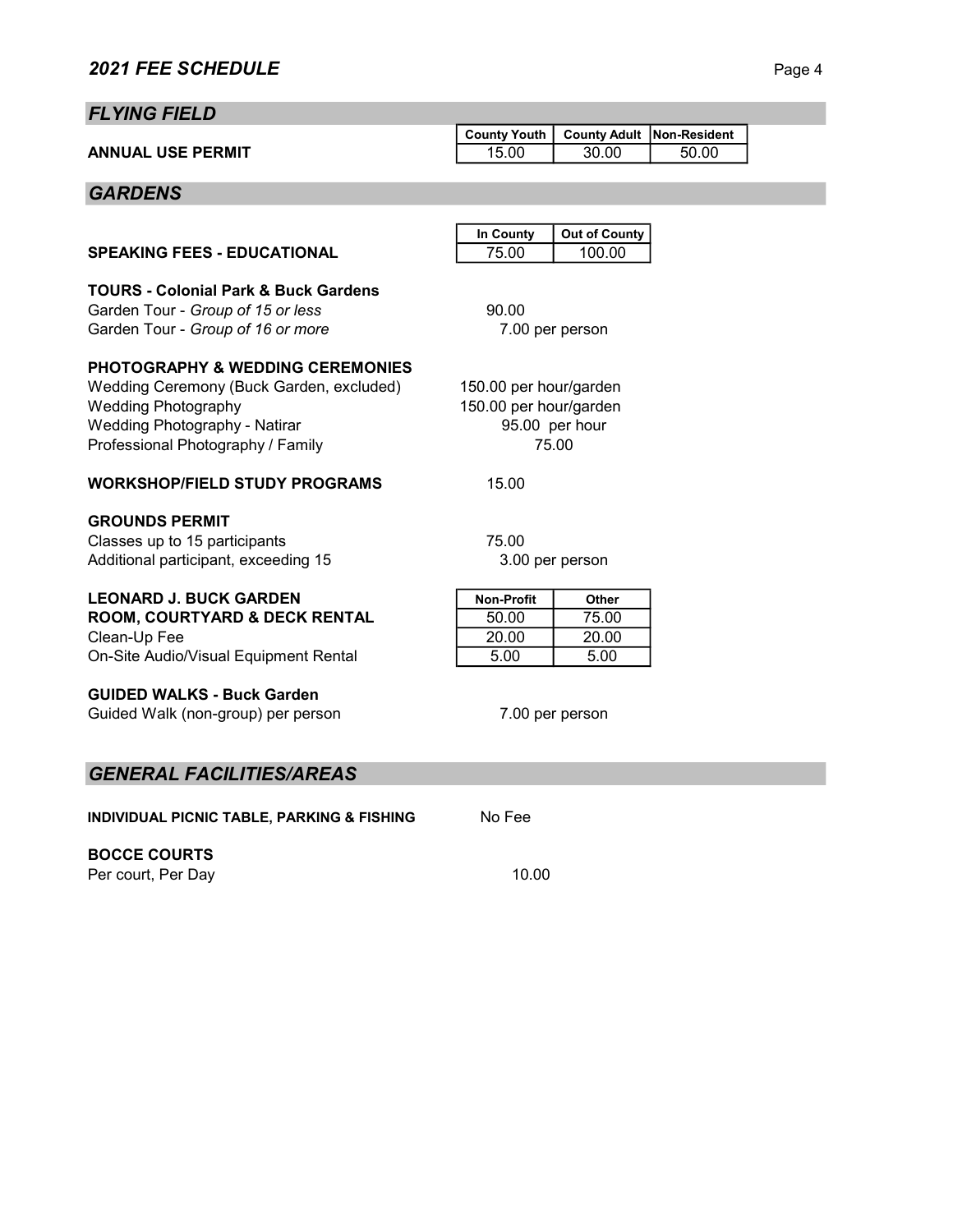# **2021 FEE SCHEDULE** Page 5 **GOLF**

| REGISTRATION (ID CARD) |  |
|------------------------|--|
|------------------------|--|

Annual Fee Includes Tee Time Service - Full Access **50.00 | 50.00 | 60.00 | 65.00 | 185.00 | 210.00** \* Junior Adult is ages 19 - 29

| \$5,000.00 |
|------------|
|            |

Winter Rates (All days) - ALL COURSES

#### GREENS FEES - REGULAR Tees & Greens

Green Knoll, Quail Brook, Spooky Brook, and Warrenbrook Monday through Friday Saturday, Sunday & Holidays.

| Registered |               |           |       | Non-Registered |       |
|------------|---------------|-----------|-------|----------------|-------|
| Junior     | <b>Senior</b> | Jr. Adult | Adult | Jr/Senior      | Adult |
|            |               |           |       |                |       |
| 19.00      | 19.00         | 22.00     | 27.00 | 35.00          | 45.00 |
| 25.00      | 25.00         | 27.00     | 31.00 | 50.00          | 54.00 |

| <b>GREENS FEES - Noon to Twilight 9 Holes</b> |  |
|-----------------------------------------------|--|
| Green Knoll, Quail Brook,                     |  |
| <b>Spooky Brook, and Warrenbrook</b>          |  |
| Monday through Friday                         |  |

| <b>GREENS FEES - TWILIGHT SPECIAL</b> |  |  |
|---------------------------------------|--|--|
|---------------------------------------|--|--|

Green Knoll, Quail Brook.

Spooky Brook, and Warrenbrook

Monday through Friday (Winter - all days) Saturday, Sunday & Holidays. Super Twilight 5:00PM Monday-Friday Super Twilight 5:00 PM Sat/Sunday/Holidays

## GREENS FEES - DISCOUNTS

All courses Monday through Friday Ages 75 to 84 (Registered Residents) Ages 85 and older (Registered Residents) Somerset Patriots Green Fee  $$25.00$ Active Duty Military **Appropriate Registered Rate** 

### RAIN CHECKS

1 to 4 holes played Full Credit 5 to 9 holes played 9-hole Credit 10 or more holes played No Credit

No Charge

All rain checks to be redeemed toward green fees only, and only at issuing course on appropriate day of week (weekday or weekend)

20% of Greens Fee

All rain checks expire at the end of the calendar year. No exceptions.

### High School Matches & Practice

| Alll players must be registered |            |
|---------------------------------|------------|
| Season Fee                      | \$1,200.00 |
| Season Fee w/ range balls       | \$1,500.00 |

| <b>Spooky Brook, and Warrenbrook</b> | Junior | <b>Senior</b> | Jr. Adult  | Adult | Jr/Senior      | <b>Adult</b> |
|--------------------------------------|--------|---------------|------------|-------|----------------|--------------|
| Monday through Friday                |        |               |            |       |                |              |
|                                      | 1.00   | 11.00         | 12.00      | 16.00 | 20.00          | 25.00        |
|                                      |        |               |            |       |                |              |
|                                      |        |               |            |       |                |              |
| GREENS FEES - TWII IGHT SPECIAL      |        |               | Registered |       | Non-Registered |              |

Registered **Non-Registered** 

|               | <b>Registered</b> | Non-Registered |              |           |              |
|---------------|-------------------|----------------|--------------|-----------|--------------|
| <b>Junior</b> | <b>Senior</b>     |                | <b>Adult</b> | Jr/Senior | <b>Adult</b> |
|               |                   |                |              |           |              |
| 14.00         | 14.00             | 16.00          | 17.00        | 21.00     | 25.00        |
| 20.00         | 20.00             | 20.00          | 20.00        | 32.00     | 32.00        |
| 10.00         | 10.00             | 10.00          | 10.00        | 20.00     | 20.00        |
| 15.00         | 15.00             | 15.00          | 15.00        | 25.00     | 25.00        |

| \$5,000.00 |  |                                                               |  |  |
|------------|--|---------------------------------------------------------------|--|--|
|            |  | Regular posted Monday through Thursday Rates, through March 1 |  |  |

REGISTRATION (ID CARD) Junior Senior Jr. Adult \* Adult <sub>NonRes. Jr/Sr</sub> <sub>NonRes</sub>. Adult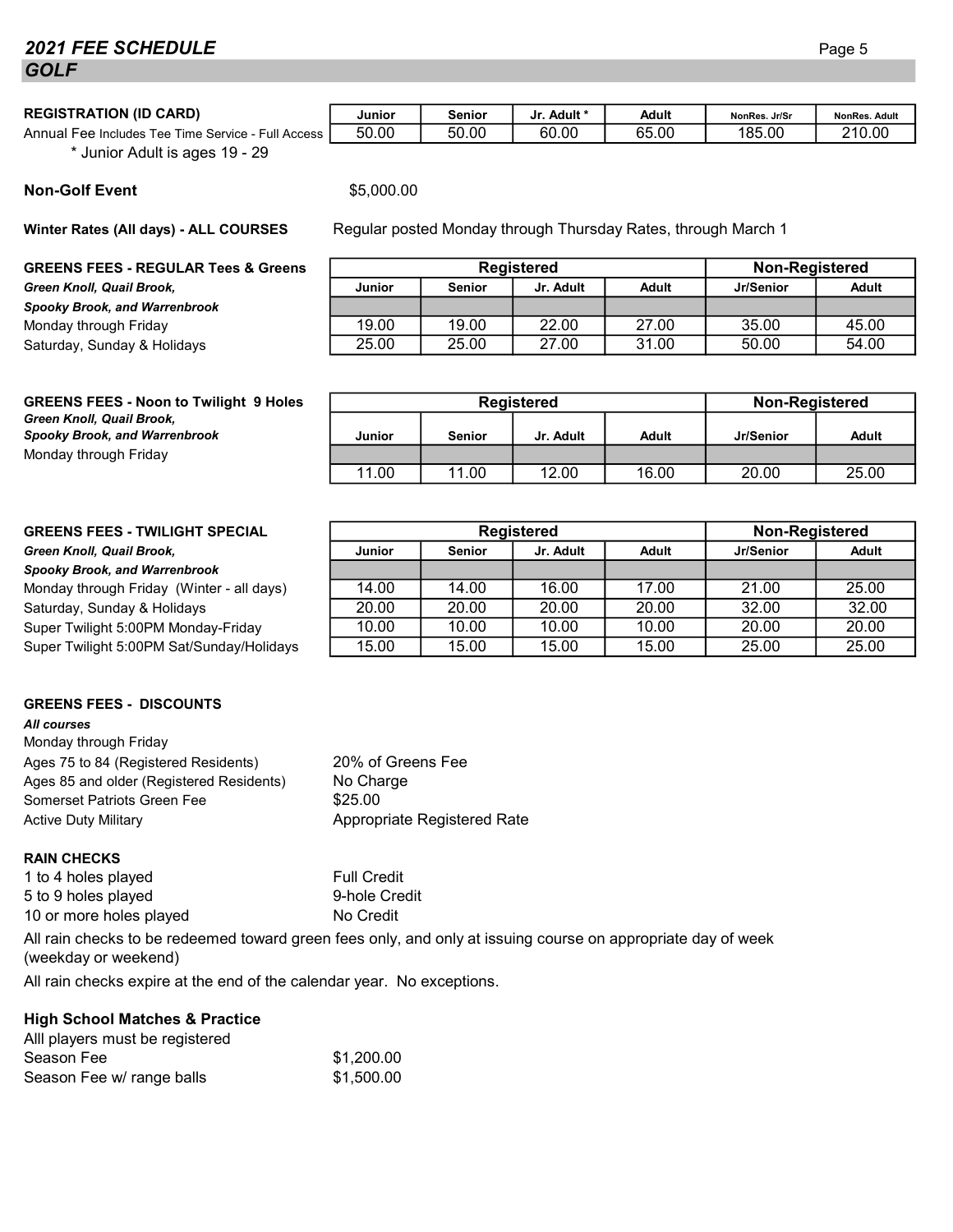## **2021 FEE SCHEDULE** Page 6 GOLF - continued

Monday through Friday Twilight Rate - Monday - Friday Saturday, Sunday & Holidays Fees include two passenger golf cart

### GREEN FEES - Championship 9 hole Replay

**Neshanic Valley** Monday through Friday Saturday, Sunday & Holidays Fees include two passenger golf cart

### Winter Rates - NV - through March 1, 2019

**Championship Course** Monday through Friday Saturday, Sunday & Holidays Twiglight Monday through Friday Saturday, Sunday & Holidays.

## Effective June 1 - September 1 GREEN FEES - Championship 18 holes

**Neshanic Valley** 

## Super Twilight Rate - after 5:00pm

Monday through Friday Saturday, Sunday & Holidays. Fees include two-passenger golf cart

### Effective June 1 - September 1 GREEN FEES - Lake 9 Holes Neshanic Valley

Weekend Early Bird - 6am - 7:30am Saturday, Sunday & Holidays Fees include two-passenger golf cart

GREEN FEES - Academy Course - 9 holes Neshanic Valley All Days - 9 holes All Days - 9 holes Replay Saturday, Sunday & Holidays.

| <b>GREEN FEES - Championship 18 Holes</b> |        | <b>Registered</b> |        | <b>Non-Registered</b> |
|-------------------------------------------|--------|-------------------|--------|-----------------------|
| Neshanic Vallev                           | Jr/Sr. | Adult             | Jr/Sr. | <b>Adult</b>          |
| Monday through Friday                     | 45.00  | 55.00             | 65.00  | 70.00                 |
| Twilight Rate - Monday - Friday           | 30.00  | 40.00             | 45.00  | 50.00                 |
| Saturday, Sunday & Holidays               | 65.00  | 65.00             | 85.00  | 85.00                 |
| Twilight Rate                             | 45.00  | 45.00             | 60.00  | 60.00                 |

| <b>Registered</b> |       |        | Non-Registered |
|-------------------|-------|--------|----------------|
| Jr/Sr.            | Adult | Jr/Sr. | Adult          |
| 20.00             | 25.00 | 30.00  | 30.00          |
| 30.00             | 30.OO | 4በ በበ  | 4በ በበ          |

| <b>Registered</b> |              |        | <b>Non-Registered</b> |
|-------------------|--------------|--------|-----------------------|
| Jr/Sr.            | <b>Adult</b> | Jr/Sr. | <b>Adult</b>          |
| 35.00             | 45.00        | 50.00  | 55.00                 |
| 40.00             | 50.00        | 60.00  | 65.00                 |
|                   |              |        |                       |
| 25.00             | 30.00        | 35.00  | 40.00                 |
| 30.00             | 35.00        | 40.00  | 45.00                 |

| <b>Registered</b> |       | <b>Non-Registered</b> |       |
|-------------------|-------|-----------------------|-------|
| Jr/Sr.            | Adult | Jr/Sr.                | Adult |
|                   |       |                       |       |
| 25.00             | 30.00 | 35.00                 | 40.00 |
| 35.00             | 35.00 | 45.00                 | 45.00 |

| <b>Registered</b> |        | <b>Non-Registered</b> |
|-------------------|--------|-----------------------|
| Adult             | Jr/Sr. | Adult                 |
|                   |        |                       |
| 33.00             | 43.00  | 43.00                 |
|                   |        |                       |

|              | <b>Registered</b> |        | Non-Registered |
|--------------|-------------------|--------|----------------|
| Jr/ w/ Adult | Jr./Sr./Adult     | Jr/Sr. | Adult          |
| 5.00         | 15.00             | 25.00  | 25.00          |
| 5.00         | 12.00             | 12.00  | 12.00          |
| 5.00         | 17.00             | 27.00  | 27.00          |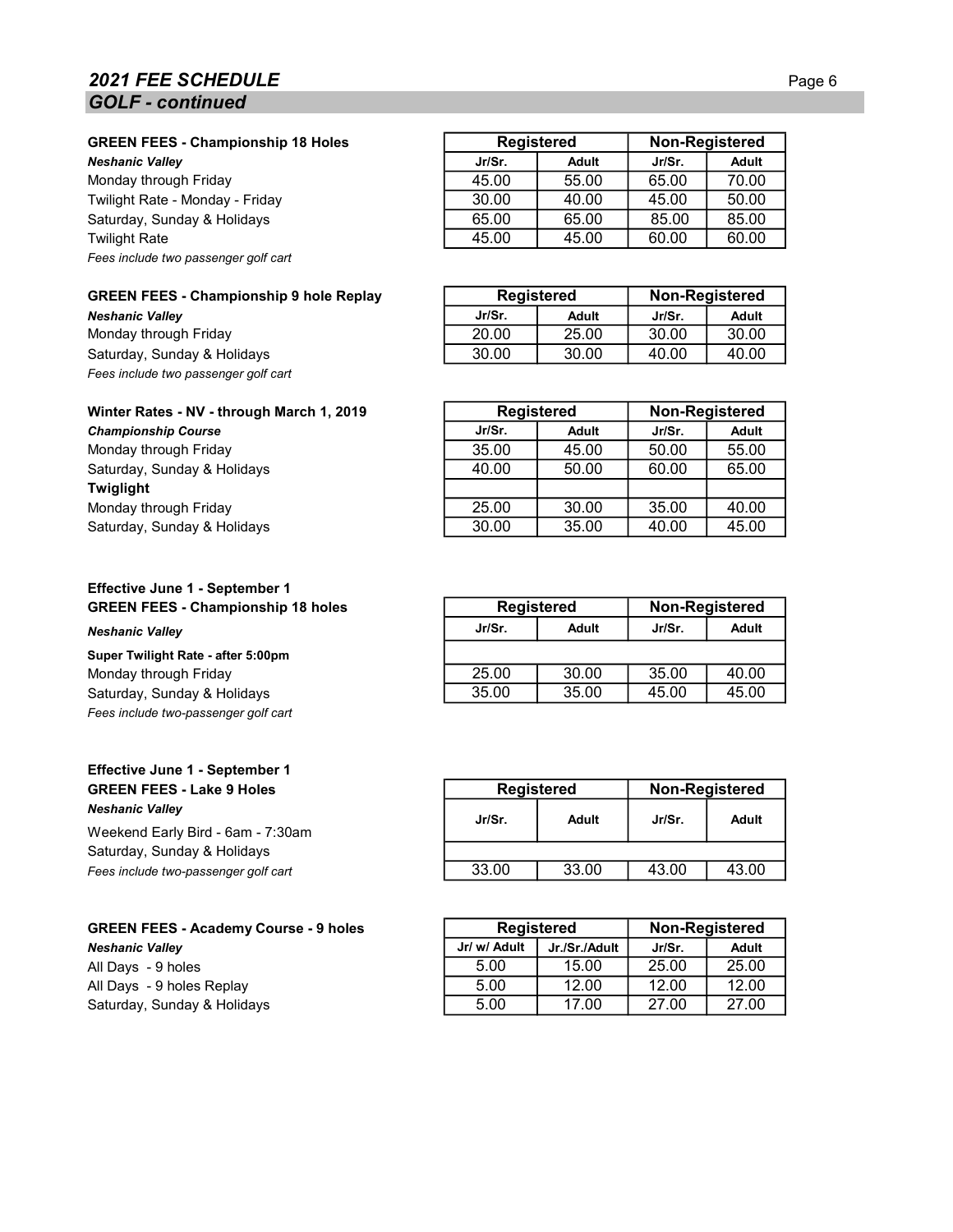## **2021 FEE SCHEDULE** Page 7 GOLF - continued

#### FULL SERVICE OUTING FEE (NVGC only) - Shotgun Shotgun start

Shotgun Weekday (GKGC, QBGC, SBGC, WBGC) \$40.00 or \$50.00 with \$10 credit in Golf Shop

#### LEARNING CENTER - Neshanic Valley

Range Balls - Bucket **7.00 small 13.00 large** Daily Pass 35.00 Season Pass 600.00 per person Callaway Performance Center - Club Fitting 50.00

#### PRACTICE/DRIVING RANGE

Spooky Brook, Quail Brook, and Green Knoll - Bucket of Balls 7.00

#### **GOLF LESSONS**

#### **USGA HANDICAP SYSTEM**

Annual Registration

#### YOUTH GOLF SCHOOL

5-day two-hour school 175.00 5-day six-hour school 450.00 Stay & Play (Daily) 20.00

#### **AVID JUNIOR GOLFER**

5-day seven-hour school for three weeks 5-day seven-hour school for four weeks 5-day seven-hour school for five weeks 5-day seven-hour school for six weeks 5-day seven-hour school for seven weeks

#### RENTALS (excludes tax)

Hand Cart 4.69 Deluxe Golf Club Set with Bag 46.90

#### POWER GOLF CAR RENTALS (excludes tax)

Single Rider - Mobility cart Weekday Senior - Two Riders **Two Rider** Single Rider - 9 holes - Regulation Course NVGC Academy - per person - 9 holes only Mobility Impaired (NVGC Academy)

#### GREEN FEES - GolfNow

#### TEE TIME RESERVATION SYSTEM

|  | Annual, Full Access - Non-Registered | 75.00 |
|--|--------------------------------------|-------|
|  |                                      |       |

## GREENS FEES - Pitch & Putt - Green Knoll

| Monday through Friday            | 10.00 |
|----------------------------------|-------|
| Saturday, Sunday & Hoildays      | 11.00 |
|                                  |       |
| <b>GOLF SIMULATER (one hour)</b> | 50.00 |

| 85.00 per golfer |  |
|------------------|--|
| 65.00 per golfer |  |

| <b>GOLF LESSONS</b>             | 1/2 Hour | 1 Hour |
|---------------------------------|----------|--------|
| Individual                      | 55.00    | 100.00 |
| Multiple Student - 2-4 students | 60.00    | ΝA     |
| Multiple Student - 5+ students  | 65.00    | ΝA     |
|                                 |          |        |

| Register | Non-Reg. |
|----------|----------|
| 40.00    | 50.00    |
|          |          |



| In-County | Non-County |
|-----------|------------|
| 1,850.00  | 2,000.00   |
| 2,150.00  | 2,300.00   |
| 2,350.00  | 2,500.00   |
| 2,450.00  | 2,800.00   |
| 2,550.00  | 2,900.00   |

| 9 Hole | 18 Hole |
|--------|---------|
| 7.50   | 13.13   |
| 13.13  | 24.39   |
| 16.89  | 31.89   |
| 11 25  | ΝA      |
| 7.50   | NА      |
| 7.50   | NA      |

#### \$7 more than the appropriate registered rate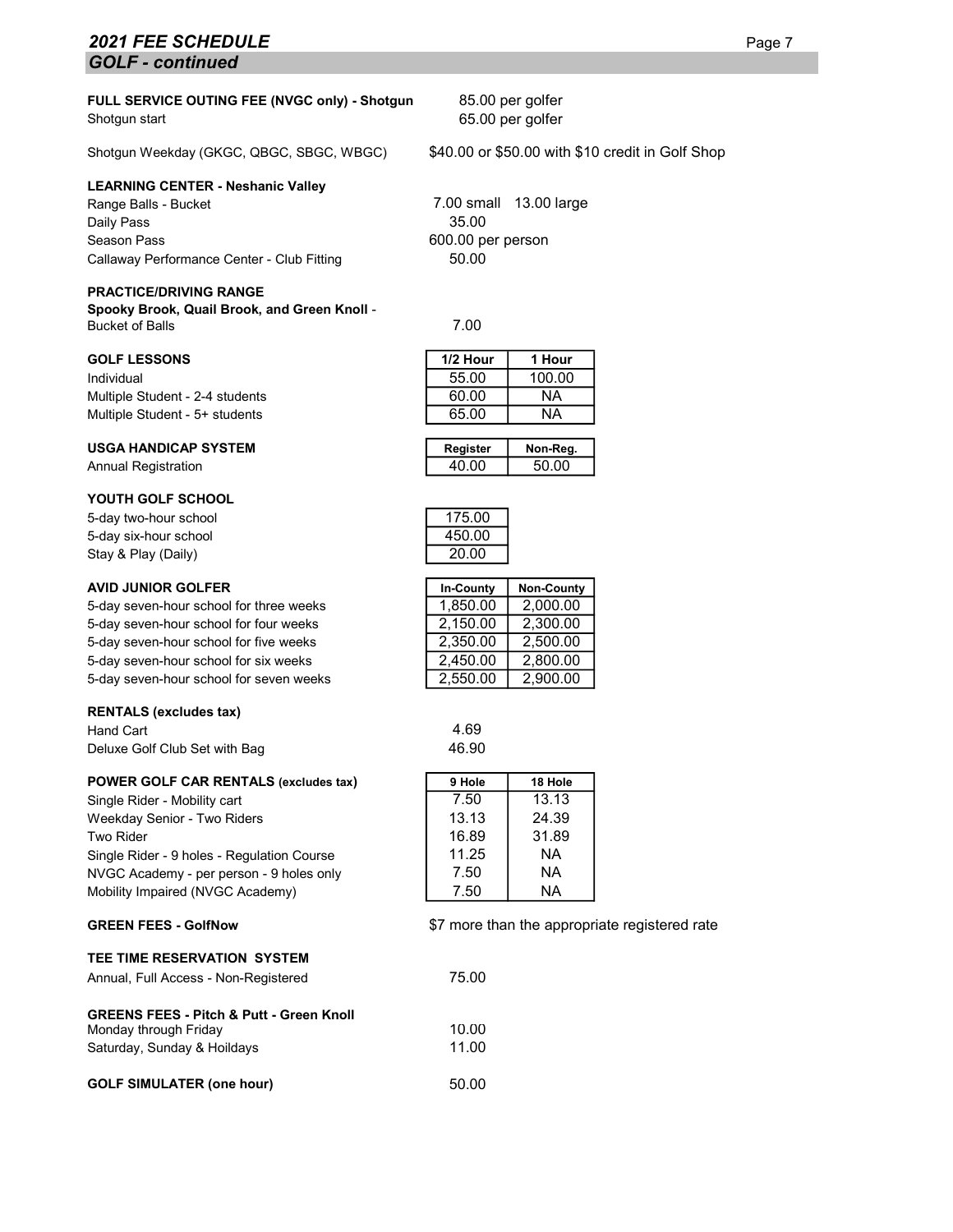#### LORD STIRLING PARK - ROOM RENTALS ENVIRONMENTAL EDUCATION CENTER & STABLE

#### **CLASSROOM/AUDITORIUM/RING ANNEX**

Group less 30; Weekday, Before 5:00 p.m. Group less 30; Weekday, After 5:00 p.m./weekends Group 31-100; Weekday, Before 5:00 p.m. Group 31- 100; Weekday, After 5:00 p.m./Weekends Group Over 100; Weekday, Before 5:00 p.m. Group Over 100; Weekday, After 5:00 p.m./Weekends

| Other  |
|--------|
| 100.00 |
| 175.00 |
| 150.00 |
| 225.00 |
| 170.00 |
| 300.00 |
|        |

# MINIATURE GOLF, PADDLEBOATS & SPRAY PARK

### **Miniature Golf**

18-Hole Round of Golf Package of 10 Rounds Camp/Group rate - 10 person minimum 5.00 per person

| Under Age 5     | Junior/Senior | Adult |
|-----------------|---------------|-------|
| 2.00            | 5.00          | 8.00  |
| 16.00           | 40.00         | 64.00 |
| 5.00 ner nerson |               |       |

| <b>Paddleboats</b>         | Premium |
|----------------------------|---------|
| 30 Minute Rental, plus tax | 14.07   |
|                            |         |

| Camp/Group, plus tax - 10 Person minimum | 9.38 |
|------------------------------------------|------|
|                                          |      |

## Golf and Paddleboat Combo

Lost Life Jacket 15.00

## Mischief Night Madness 5.00 per person

### Spray Park

Camp / Group use on weekday mornings 5.00 per child

## NORTH BRANCH TRAINING ROOM RENTAL

Government/Non-profit (Up to 30 participants) Government/Non-profit (31 - 75 participants) Other Groups (Up to 30 participants) Other Groups (31 - 75) participants)

| Weekday | Evening |
|---------|---------|
| 50.00   | 125.00  |
| 70.00   | 150.00  |
| 100.00  | 175.00  |
| 150.00  | 225.00  |

## PICNIC AREAS

| <b>GROUP AREAS &amp; FACILITIES</b>                  | <b>Resident</b> | <b>Non-Resident</b> |
|------------------------------------------------------|-----------------|---------------------|
| Group Size 20-49                                     | 50.00           | 100.00              |
| Group Size 50-100                                    | 75.00           | 150.00              |
| Group Size 101-200                                   | 115.00          | 230.00              |
| Group Size 201-300                                   | 165.00          | 330.00              |
| Group Size 300+                                      | 240.00          | 480.00              |
| Pavilion - Duke Island Park, Colonial Park, &        |                 |                     |
| <b>East County Park</b>                              | 90.00           | 180.00              |
| (addition to group fee)                              |                 |                     |
| Pavilion - North Branch Park (addition to group fee) | 60.00           | 120.00              |
|                                                      |                 |                     |
| <b>CLEAN-UP BOND</b>                                 |                 |                     |
| Group Size 50-100                                    | 50.00           | 50.00               |
| Group Size 101-200                                   | 100.00          | 100.00              |
| Group Size 201-300                                   | 200.00          | 200.00              |
| Group Size more than 300                             | 300.00          | 300.00              |

Individual and small group areas provided within multi-use parks

No Charge

10.00 per Youth

13.00 per Adult

10.00 Camp/Group Rate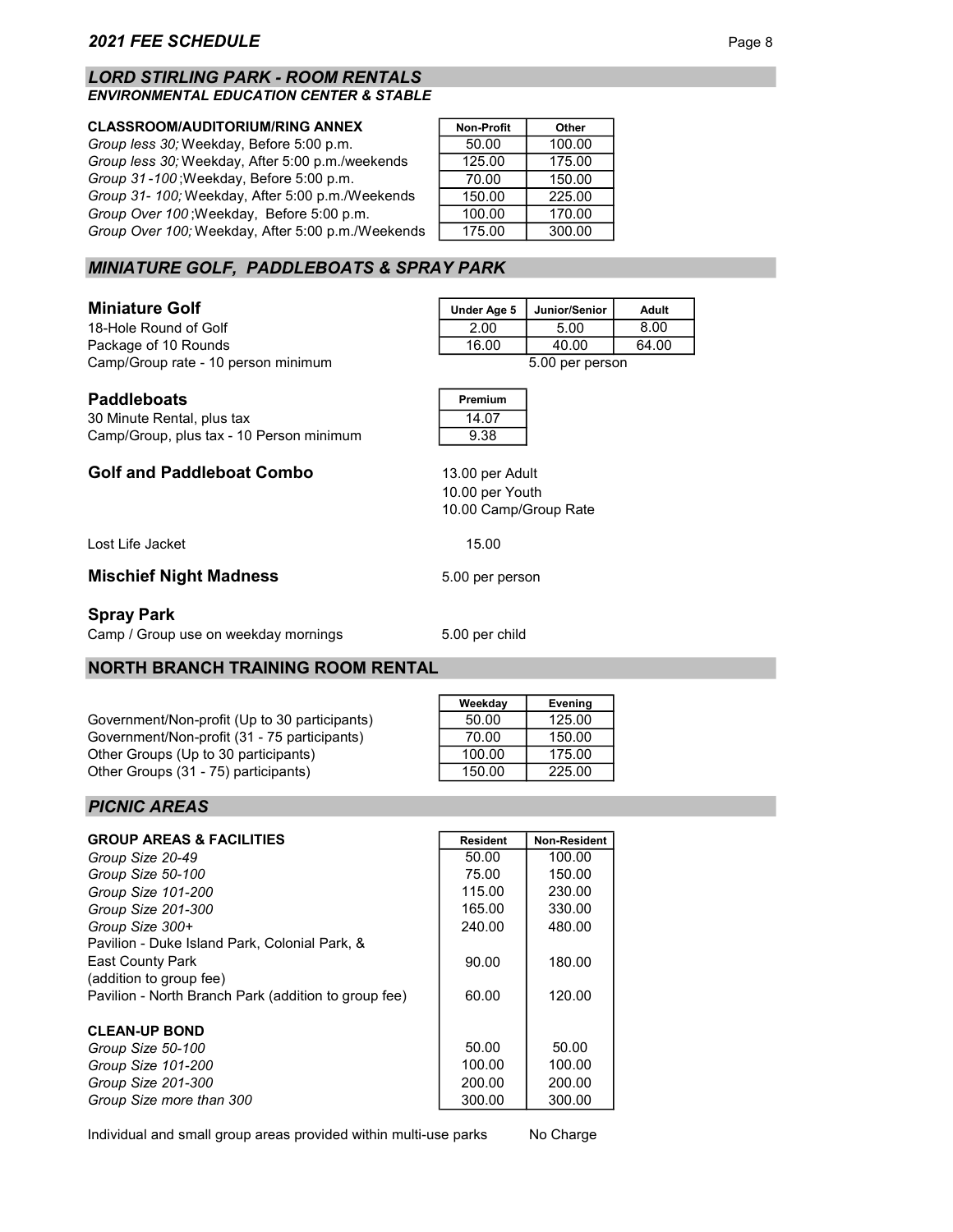# OVERNIGHT CAMPING - Scout Troop

## WEEKEND ADVANCED PERMIT

## 30.00 per date

## POOL - Warrenbrook

## **SEASONAL PASS**

Family - First 3 members Family - Next Additional Family - All remaining members Couple - Adult, Age 18-59 Couple - Adult, Age 60+ Single - Age 4-59 Single - Age 60+ County Resident ID Card Weekday Evening Pass Children, age 3 and younger

| Pre-Season | In-Season |
|------------|-----------|
| 335.00     | 365.00    |
| 80.00      | 90.00     |
| 50.00      | 60.00     |
| 240.00     | 260.00    |
| 180.00     | 200.00    |
| 125.00     | 135.00    |
| 95.00      | 105.00    |
| 55.00      | 55.00     |
| 70.00      | 70.00     |
| No Fee     | No Fee    |
|            |           |

## AUGUST through LABOR DAY POOL PASS

Children, age 3 and younger Youth (age 4-17) with ID Card 5.00 6.00 Youth (age 4-17) - NO Card 8.00 10.00 Seniors (age 60+) with ID Card<br>
Seniors (age 60+) - NO Card 6.00 6.00 6.00 6.00 Seniors (age 60+) - NO Card Adult (age 18-59) with ID Card 7.00 8.00 Adult (age 18-59) - NO Card 12.00 12.00 14.00

## SWIMMING INSTRUCTION

DAILY ADMISSION FEES Weekday | Weekend/Hol

40.00 per person

80.00 per class

## RECREATION PROGRAMMING

YOGA - Advanced Beginner (75 Mins) 100.00 Beginner (60 Mins) 80.00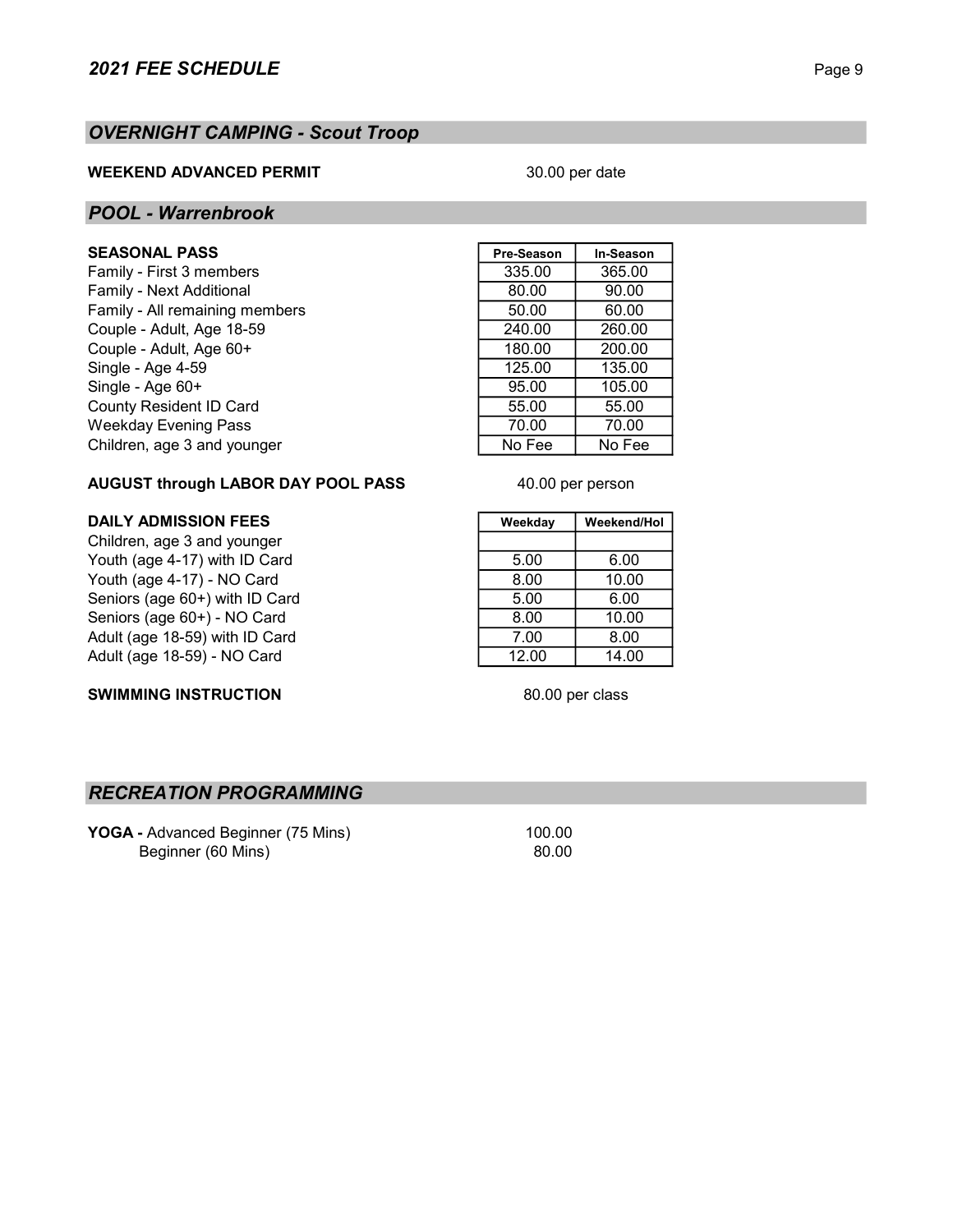## ROLLER HOCKEY RINK

|                                | <b>Resident</b> | Non-Resident/<br>Commerical |
|--------------------------------|-----------------|-----------------------------|
| <b>LEAGUES - 2 Hour Period</b> | 35.00           | 70.00                       |
| <b>With Lights</b>             | 65.00           | 130.00                      |

## **SHOWMOBILE**

Government/Non-Profit Organizations

## RENTAL & LABOR time inclusive

4 Hours or Less 4 to 8 Hours Rate over 8 hours Rain Date Extra Staging

500.00 per date 200.00 1,000.00 per date 50.00 per hour additional 100.00

## SPECIAL EVENT

|                                            | <b>Resident</b> | <b>Non-Resident</b> |  |
|--------------------------------------------|-----------------|---------------------|--|
| <b>SINGLE DATE EVENT</b>                   | 400.00          | 800.00              |  |
| Each additional date                       | 150.00          | 300.00              |  |
| Overnight Events                           | 500.00          | 1000.00             |  |
| <b>PRE-EVENT SETUP/POST EVENT CLEAN UP</b> | 50.00 per date  |                     |  |

## CLEAN UP BOND

## FAMILY ORGANIZATION CAMPOUTS

Per Unit - RV, Camper, Trailers \* electrical source is not guaranteed

## FAIRGROUND LIGHTS

## **CONCESSIONS**

10 or less vendors 11 - 20 vendors Over 20 vendors

## HORSE SHOWS

Single Date - 4H Single Date - Non-4H Organization Each Additional Date - Non-4H Organization

BANDSHELL Recognized Non-Profit Organization

> Special Event permit requests, not otherwise covered by the Fee Schedule, shall be charged a fee as determined by the Somerset County Park Commission

35.00 per night in advance/45.00 on site

35.00 per hour

250.00

600.00 Included in Permit Fee 300.00

> 65.00 110.00 65.00

60.00 per date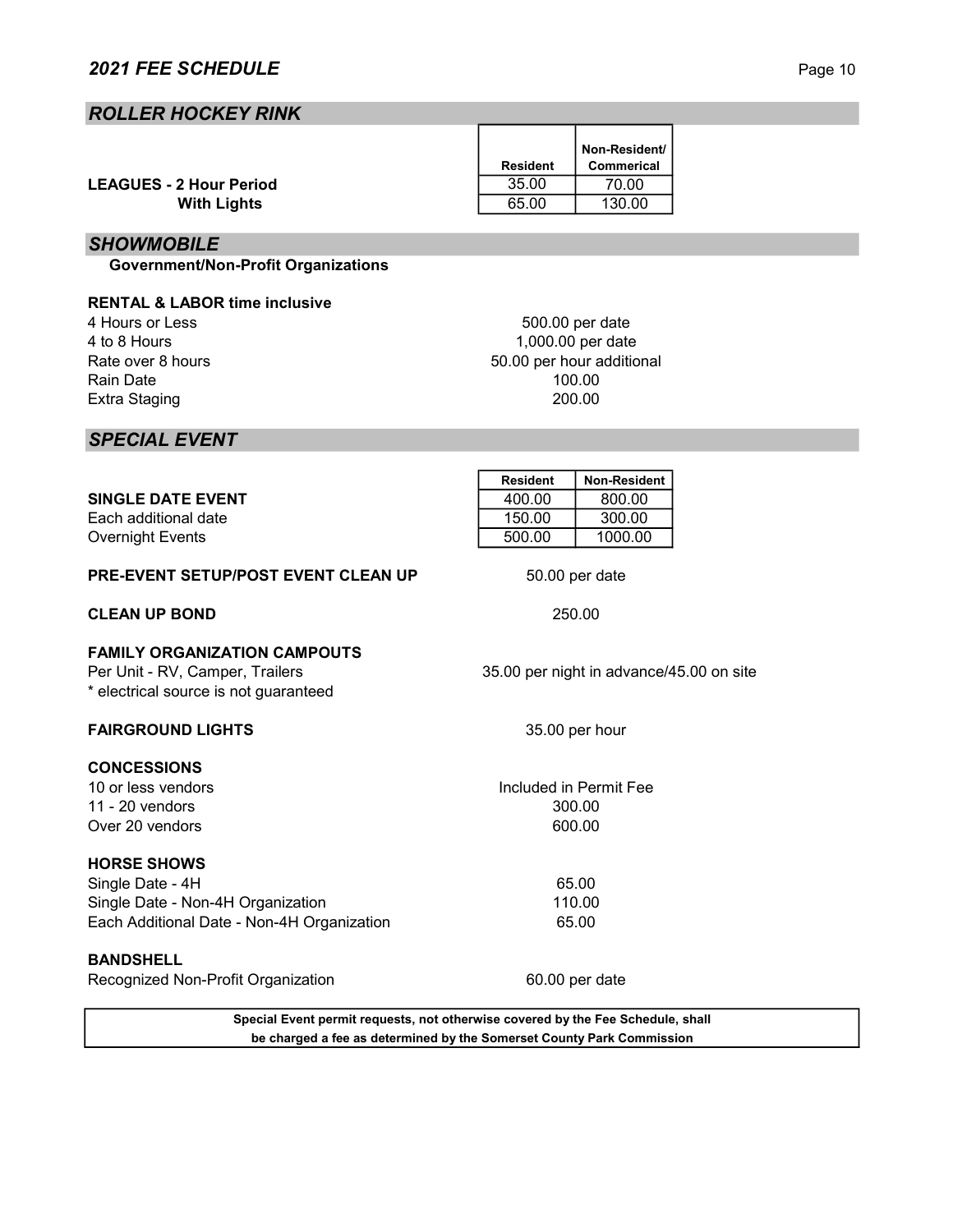## **STABLE**

|                                                                         | <b>Resident</b> | <b>Non-County ID</b> | Non-Resident |
|-------------------------------------------------------------------------|-----------------|----------------------|--------------|
| <b>TESTING FEE</b>                                                      | 12.00           | <b>NA</b>            | 12.00        |
| <b>GROUP INSTRUCTION - 5 Weeks, 1 Hr classes</b>                        | 187.50          | 222.50               | 262.50       |
| <b>GROUP INSTRUCTION</b>                                                |                 |                      |              |
| Junior Therapeutic Camp Riding (8 weeks)                                | 192.00          | NA.                  | 288.00       |
| <b>ADDITIONAL REGISTRATION FEES</b>                                     |                 |                      |              |
| <b>Enrollment After Closing Date</b>                                    | 20.00           |                      |              |
| Change of Class Fee                                                     | 10.00           |                      |              |
| Late Special Event Registration                                         | 5.00            |                      |              |
| SEMI-PRIVATE INSTRUCTION (fee for two people)                           | 110.00          | 120.00               | 120.00       |
| Book of Five Semi-Private Lessons (per person)                          | 240.00          | 262.50               | 262.50       |
| <b>PRIVATE INSTRUCTION - Flat</b>                                       | 70.00           | 75.00                | 75.00        |
| <b>Book of Five Private Lessons</b>                                     | 315.00          | 337.50               | 337.50       |
| <b>PRIVATE INSTRUCTION</b>                                              | <b>Resident</b> | Non-Resident         |              |
| 6-8 Year Old Children                                                   |                 |                      |              |
| 30 minute private lesson                                                | 50.00           | 55.00                |              |
| 30 minute private lesson &                                              | 70.00           | 75.00                |              |
| 30 minute grooming and tacking session                                  |                 |                      |              |
| <b>NON-COUNTY IDENTIFICATION CARD</b>                                   |                 |                      |              |
| "Grandfathered"                                                         | No Charge       |                      |              |
| Non-Resident                                                            | 170.00          |                      |              |
| <b>GROUP RIDES</b>                                                      |                 |                      |              |
| Youth Group - 10 people or less                                         | 350.00          |                      |              |
| Youth Group - 11 people or more, per person                             | 33.00           |                      |              |
| Adult Group - 10 people or less                                         | 380.00          |                      |              |
| Adult Group - 11 people or more                                         | 33.00           |                      |              |
|                                                                         | <b>Resident</b> | Non-Resident         |              |
| <b>PUBLIC TRAIL RIDES</b>                                               | 40.00           | 50.00                |              |
| <b>MOONLIGHT RIDES</b>                                                  | 32.00           | 40.00                |              |
| <b>BEGINNER TRAIL RIDE, plus tax</b><br><b>TROOP BADGE - per person</b> | 26.17<br>8.00   | 33.65<br>10.00       |              |
|                                                                         |                 |                      |              |
|                                                                         | <b>Resident</b> | Non-Resident         |              |
| <b>HACKING - Indoor &amp; Outdoor</b>                                   |                 |                      |              |
| Weekday - per hour, plus tax                                            | 21.50<br>24.30  | 28.51                |              |
| Weekend - per hour, plus tax<br>Late Charge - per hour, plus tax        | 7.48            | 32.24<br>7.48        |              |
| Package - 10 Rides (valid one year)                                     | 195.33          | 257.48               |              |
|                                                                         |                 |                      |              |
| <b>HACKING - Reserved Horse Fee</b>                                     |                 |                      |              |
| Weekday<br>Weekend                                                      | 5.00            |                      |              |
|                                                                         | 10.00           |                      |              |
|                                                                         |                 |                      |              |
|                                                                         |                 |                      |              |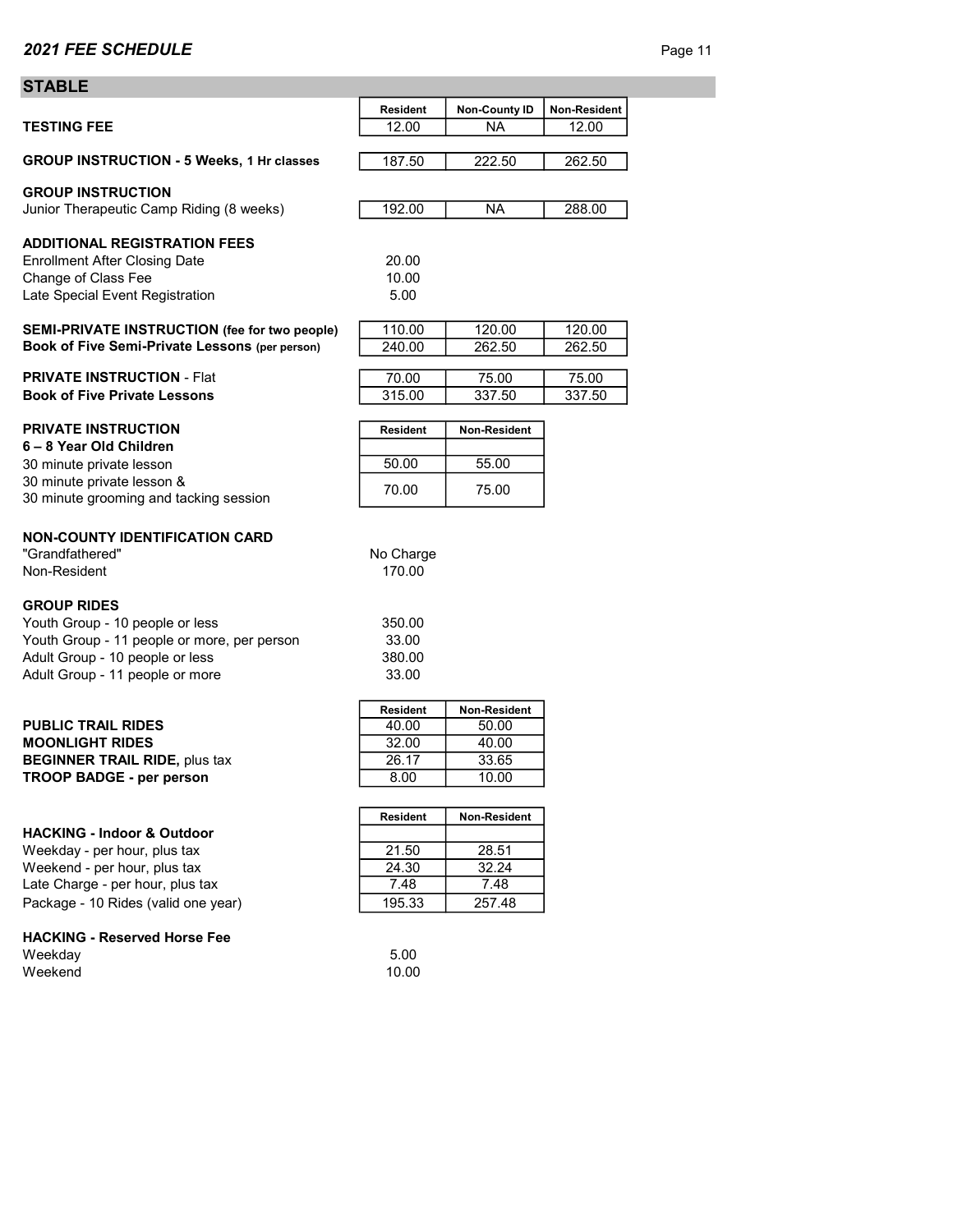# 2021 FEE SCHEDULE Page 12 STABLE (continued)

|                                                                               | <b>Resident</b>  | <b>Non-Resident</b> |
|-------------------------------------------------------------------------------|------------------|---------------------|
| <b>PONY RIDES - 1/2 hour</b>                                                  |                  |                     |
| Weekday, plus tax                                                             | 10.28            | 12.15               |
| Weekend, plus tax                                                             | 11.22            | 13.09               |
| Package - 10 Rides (valid one year)                                           | 97.66            | 115.42              |
| Group Lead Line - Two ponies - One hour                                       | 60.00            |                     |
| <b>PONY PARTY</b>                                                             | 175.00           | 250.00              |
| Each additional youth participant                                             | 5.00             | 7.50                |
| Extra Pony                                                                    | 20.00            | 20.00               |
| Invitations, plus tax                                                         | 0.47ea           | 1.87/pack5          |
| HAPPY TRAILS BIRTHDAY PACKAGE (includes hay ride)                             | 225.00           | 300.00              |
| LEAD LINE PONY RIDE, STAFF LEAD, 20 MIN., UP<br><b>TO 3 CHILDREN PER PONY</b> | 20.00            |                     |
|                                                                               |                  |                     |
| PONY GROOMING, 1/2 HOUR, TAUGHT BY STAFF                                      | 25.00            |                     |
| <b>STABLE PONY PALS</b>                                                       |                  |                     |
| 2-4 yr. old w/ parent - 30 min. program                                       | 5.00             |                     |
| each additional sibling                                                       | 3.00             |                     |
| 5-7 yr. old w/ parent - 60 min. program                                       | 10.00            |                     |
| each additional sibling                                                       | 5.00             |                     |
|                                                                               |                  |                     |
| <b>STABLE MEET THE PONIES PROGRAM</b>                                         | 15.00            |                     |
| 7-9 yr. old - 90 min. program<br>each additional sibling                      | 10.00            |                     |
|                                                                               |                  |                     |
| <b>SILVER STIRRUPS</b>                                                        | 15.00            |                     |
| <b>GOLDEN GROOMERS</b>                                                        | 8.00             |                     |
|                                                                               |                  |                     |
| STABLE APPRENTICE INSTRUCTOR PROGRAM                                          | 150.00           |                     |
| <b>STABLE HORSE HERD OBSERVATION</b>                                          | 5.00             |                     |
|                                                                               | <b>Resident</b>  | <b>Non-Resident</b> |
| <b>SUMMER WORKSHOP</b>                                                        |                  |                     |
| One week                                                                      | 300.00           | 450.00              |
| Two weeks                                                                     | 250.00           | 387.50              |
| <b>HORSE CARE WORKSHOPS</b>                                                   | 60.00            | 90.00               |
|                                                                               |                  |                     |
| <b>HORSE SHOW ENTRY</b>                                                       | <b>Per Class</b> | Jumping             |
| Junior                                                                        | 10.00            | 12.00               |
| Adult                                                                         | 12.00            | 14.00               |
|                                                                               |                  |                     |
|                                                                               | <b>Resident</b>  | Non-Resident        |
| <b>TRAIL PERMITS - Annual</b>                                                 | 20.00            | 30.00               |
| <b>TRAIL PERMIT - One Time</b>                                                | 10.00            | 15.00               |
| <b>TRAIL CARD REPLACEMENT</b>                                                 | 3.00             | 3.00                |
| <b>INDOOR RING RIDING - Private Horse</b>                                     |                  |                     |
| per hour, plus tax                                                            | 14.02            |                     |
|                                                                               |                  |                     |
| <b>PRIVATE HORSE CROSS COUNTRY COURSE (2 hours)</b>                           | 20.00            |                     |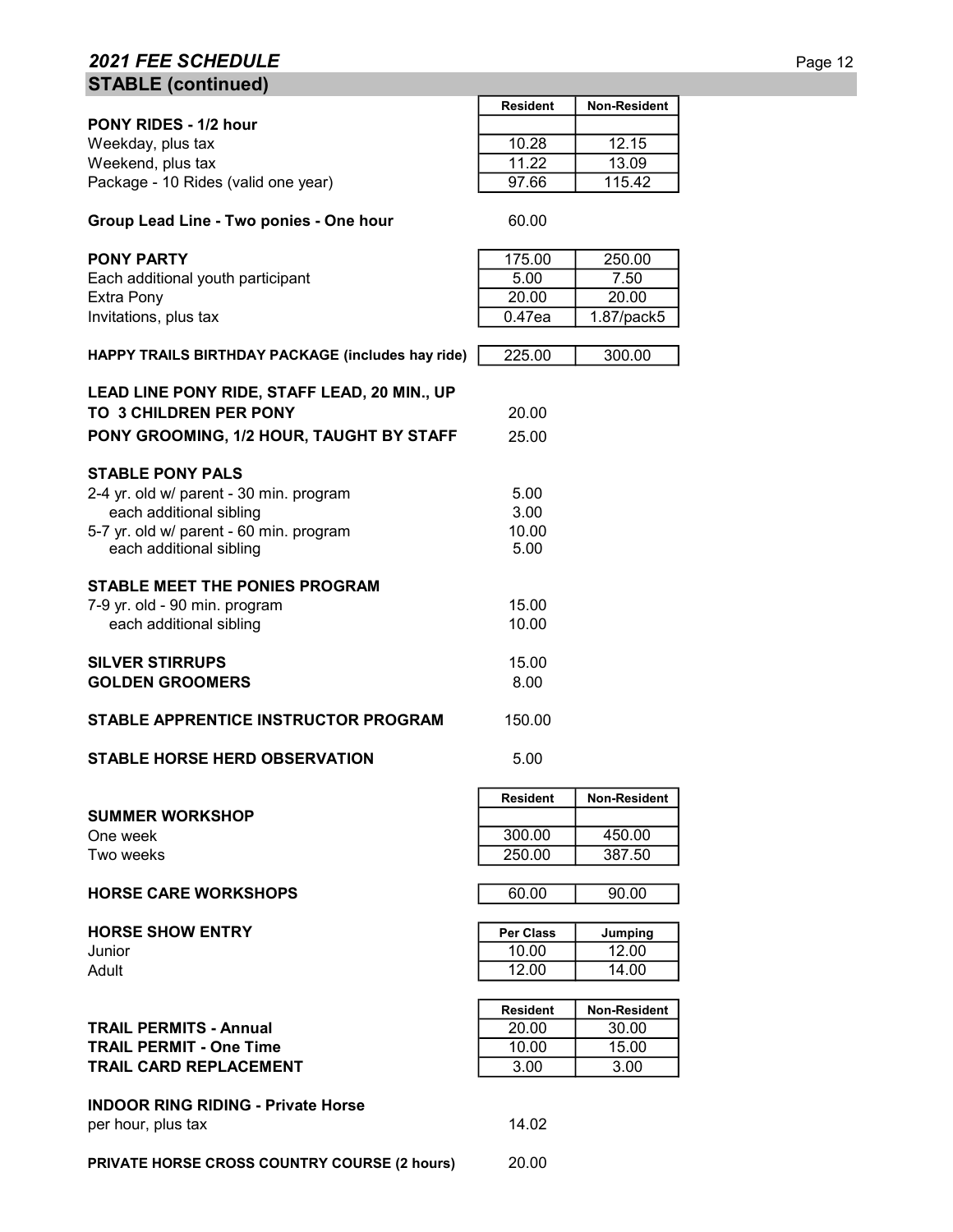# **2021 FEE SCHEDULE** Page 13 STABLE (continued)

| <b>HAY RIDES</b>                                  |                 |              |
|---------------------------------------------------|-----------------|--------------|
| Group - 10 people or less                         | 100.00          |              |
| Group - 11 people or more, per person             | 10.00           |              |
| <b>HAY RIDE with 30 MINUTE CAMP FIRE</b>          |                 |              |
| Group - 10 People or less                         | 150.00          |              |
| Group - 11 people or more, per person             | 15.00           |              |
| Additional Camp Fire Time Per 30 Minute Segment   | 50.00           |              |
| <b>EQUINE ART CLASS</b>                           | 50.00           |              |
| <b>CLOTHING RENTAL</b>                            |                 |              |
| Hat & Boot - Single Rental, plus tax              | 3.74            |              |
| 10 Hat & Boot Rental Package, plus tax            | 33.64           |              |
| <b>FRIENDS REIMBURSEMENT - SPECIAL EVENTS</b>     | <b>One Hour</b> | 1 1/2 Hour   |
| Flat                                              | 20.00           | 30.00        |
| Jumping                                           | 25.00           | 37.50        |
|                                                   |                 |              |
| <b>LEASING OF A HORSE (6 month period)</b>        | <b>Resident</b> | Non-Resident |
| Full Lease (per month)                            | 775.00          | 875.00       |
| Partial Lease (per month)                         | 387.50          | 437.50       |
| <b>BOARDING</b>                                   |                 |              |
| Main Barn - Monthly Full Box Stall, including tax | 780.00          |              |
| Daily, including tax                              | 32.50           |              |
| Paddock Turnout per month (includes tax)          | 50.00           |              |
| <b>Lessons for Boarders</b>                       |                 |              |
| Private lesson w/ Staff or Instructor             | 55.00           |              |
| Semi-Private lesson (2-3 riders - per rider)      | 45.00           |              |
| <b>Schooling by Staff</b>                         |                 |              |
| Lunging by staff (15 min. prep, 30 min lunge)     | 55.00           |              |
| Ground work (15 min. 45 minutes)                  | 55.00           |              |
| Under Saddle (15 min. prep, 30 min. ride)         | 55.00           |              |
| <b>Grooming by Staff</b>                          |                 |              |
| General Grooming (30 minutes)                     | 35.00           |              |
| Bathing                                           | 40.00           |              |
| Mane Pulling                                      | 35.00           |              |
| Clipping                                          | 15.00           |              |
| <b>Trace Clip</b>                                 | 75.00           |              |
| Body Clipping (1 hour)                            | 100.00          |              |
| Each Additional 30 minutes clipping               | 50.00           |              |
| Horse Handler for Grooming                        | 20.00           |              |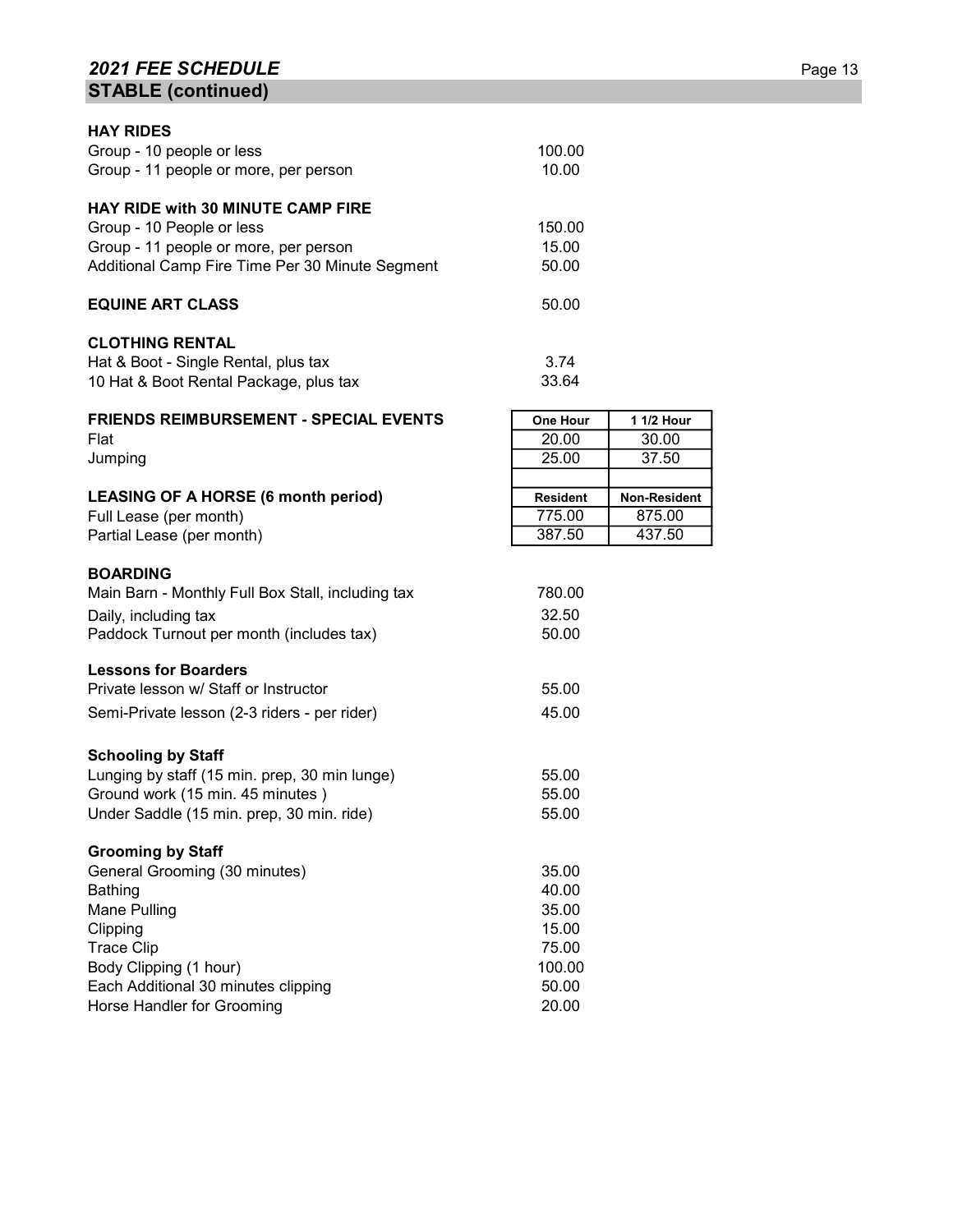# STABLE (continued)

| Assisting Vet or Farrier w/horse (other than leading to                               |                         |                         |
|---------------------------------------------------------------------------------------|-------------------------|-------------------------|
| shoeing or vet area. i.e. holding, jogging for soundness)                             |                         |                         |
| etc. per 15 min. or part thereof                                                      | 17.50                   |                         |
| Injury Treatment of wounds, wrapping, soaking,                                        |                         |                         |
| poulticing, etc. per 15 min. or part thereof                                          | 17.50                   |                         |
| Hand Walking - 30 minutes                                                             | 30.00                   |                         |
| <b>Blanketing</b>                                                                     |                         |                         |
| Per Month                                                                             | 100.00                  |                         |
| Per Day                                                                               | 3.75                    |                         |
|                                                                                       |                         |                         |
| <b>Laundry Service</b>                                                                |                         |                         |
| Washer or Dry per load (towels, saddle pads, wraps)                                   | 10.00                   |                         |
| Wash & Dry per Stable Sheet                                                           | 12.00                   |                         |
| Wash & Dry per Blanket                                                                | 20.00                   |                         |
| Folding Laundry/rolling wraps* per load                                               | 17.50                   |                         |
| *if more than 8 leg wraps additional \$17.50/15 min                                   | 17.50                   |                         |
|                                                                                       |                         |                         |
| <b>Turnout Boots</b>                                                                  |                         |                         |
| Per Month                                                                             | 50.00                   |                         |
| Per Day                                                                               | 2.50                    |                         |
|                                                                                       |                         |                         |
| <b>New Boarding Services</b>                                                          |                         |                         |
| Stall Holding fee - Monthly (max. 60 days)                                            | 550.00                  |                         |
| Private Paddock Turnout - Monthly                                                     | 100.00                  |                         |
|                                                                                       |                         |                         |
| Restricted Medical Turnout (daily after 30 days w/ vet cert.)                         | 2.00                    |                         |
| Additional Bedding - per bag                                                          | 8.00                    |                         |
| Additional Hay - per flake                                                            | 1.50                    |                         |
| Extra Saddle Rack - per month                                                         | 15.00                   |                         |
| <b>Tack Cleaning</b>                                                                  |                         |                         |
| English Bridle and Saddle                                                             | 25.00                   |                         |
| Western Bridle and Saddle                                                             | 35.00                   |                         |
| Halter, Martingale, Leather Girth, Stirrup Leathers - each                            | 5.00                    |                         |
| Tack Oiling - per item                                                                | 25.00                   |                         |
|                                                                                       |                         |                         |
| <b>FLSS Retirement Boarding</b>                                                       |                         |                         |
| FLSS Monthly Retirement - Stall                                                       | 565.00                  |                         |
| FLSS Monthly Retirement - Pasture                                                     | 375.00                  |                         |
|                                                                                       |                         |                         |
| Horse Trailer Parking per month                                                       | 60.00                   |                         |
|                                                                                       |                         |                         |
|                                                                                       | <b>Resident</b>         | Non-Resident            |
| <b>Horse Fan Program</b>                                                              | 12.00                   | 15.00                   |
|                                                                                       | Additional              | Additional              |
| Scout Hay Ride Weekday (with Horse Fan Program)                                       | \$5/scout<br>Additional | \$5/scout               |
|                                                                                       |                         | Additional              |
| Scout Hay Ride Weekend (with Horse Fan Program)<br>Scout Hay Ride & Camp Fire Weekday | \$8/scout<br>Additional | \$8/scout<br>Additional |
| (with Horse Fan Program)                                                              | \$8/scout               | \$8/scout               |
| Scout Hay Ride & Camp Fire Weekend                                                    | Additional              | Additional              |
| (with Horse Fan Program)                                                              | \$12/scout              | \$12/scout              |
|                                                                                       |                         |                         |
|                                                                                       |                         |                         |

# Equine Assisted Therapy Horse Rental

end<br>1-hour horse rental (non-mounted) 20.00